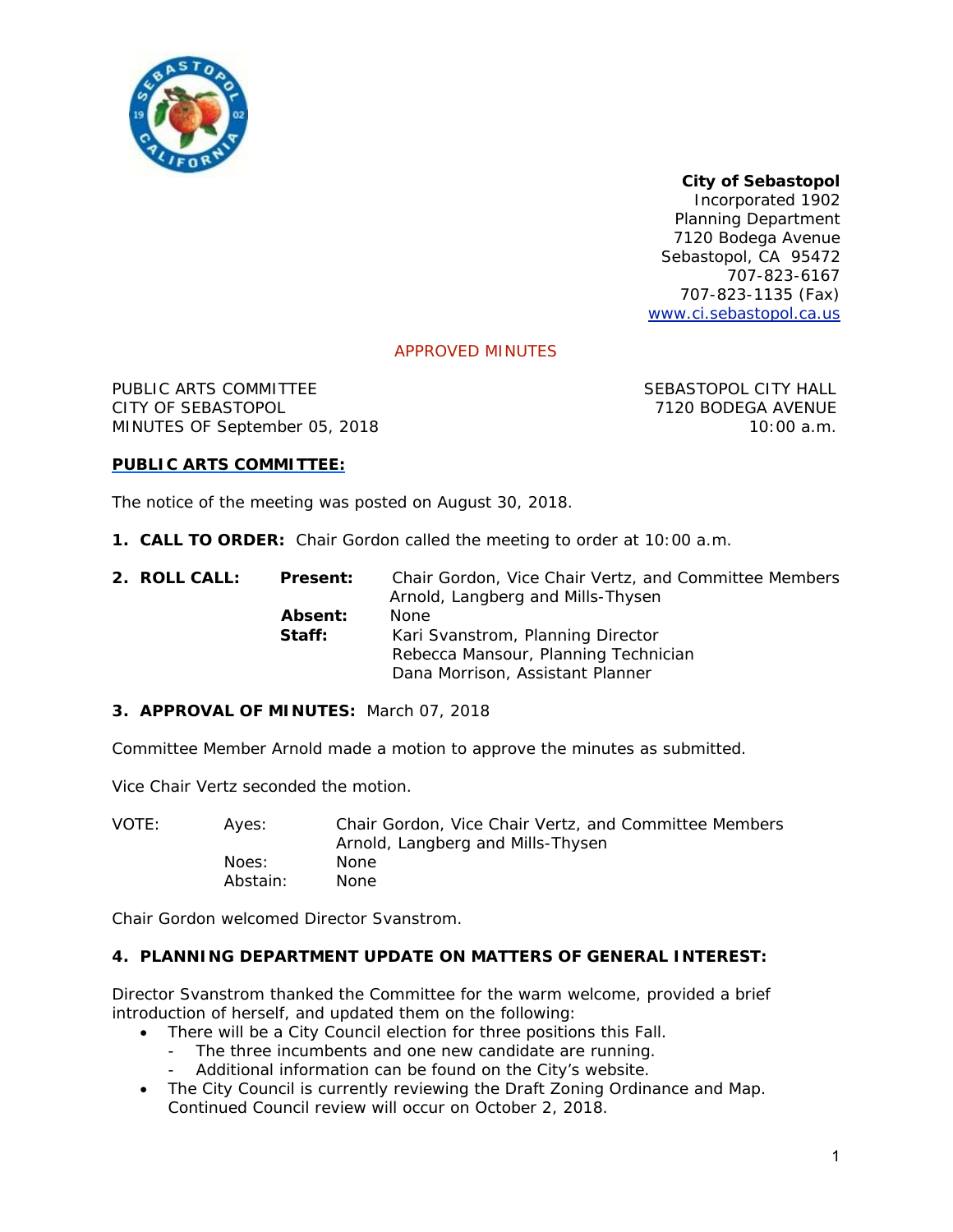- After several meetings, the Council appears close to adoption of the Zoning Ordinance and Zoning Map.
- Hotel Sebastopol has submitted their building permit for plan check and review by the City.
	- In addition to the Ned Kahn artwork, they are planning one or two additional options as well to fulfill their public art fee requirement.
	- All are planned to be onsite and all will require review by the Public Art Committee.
- Per the City's Engineering Manager, Ned Kahn's public artwork is in the final stages of permitting and engineering.
	- There are a couple of technical/engineering signoffs at Caltrans that still need to happen as part of the permit processing.

Committee Member Mills-Thysen asked if an estimated timeframe for installation was known.

Director Svanstrom responded that that was not yet known and commented that she would provide that information to the Committee once she had it.

Director Svanstrom asked for further questions from the Committee.

There were none.

## **5. COMMENTS FROM THE PUBLIC ON MATTERS NOT ON THE AGENDA:**

Dave Gordon commented:

- He was involved with the proposal of a large mural on the north side of the Basso building, facing the Miller Oil Company property.
	- After a year and a half, they had a design and seed money with a plan to raise the rest through crowdfunding.
	- Everybody was very excited about it.
	- The owner of the Miller Oil Company property, Bob Miller, would not give them permission to hang scaffolding over his property in order to access above the building because he felt that the mural would be so well liked by the public that any future development that he might want to do wouldn't be allowed.
	- They tried reassuring Mr. Miller that they'd be willing to accept the risk that the mural may be covered up at some point in the future, but Mr. Miller would not budge.
	- The project is no more as it is very site specific.
	- Hopes the property will be purchased by a combination of the City and private interests at some point in the future and that it will become a pocket park which would allow the mural to come to fruition.

## **6. STATEMENTS OF CONFLICTS OF INTEREST:**

Chair Gordon commented:

- He has either worked alongside or employed a couple of the submitting artists over the years.
	- Does not have ongoing financial arrangements with either of these artists, and is not currently working with them.
	- Wants to be transparent about knowing and having worked with a couple of these artists.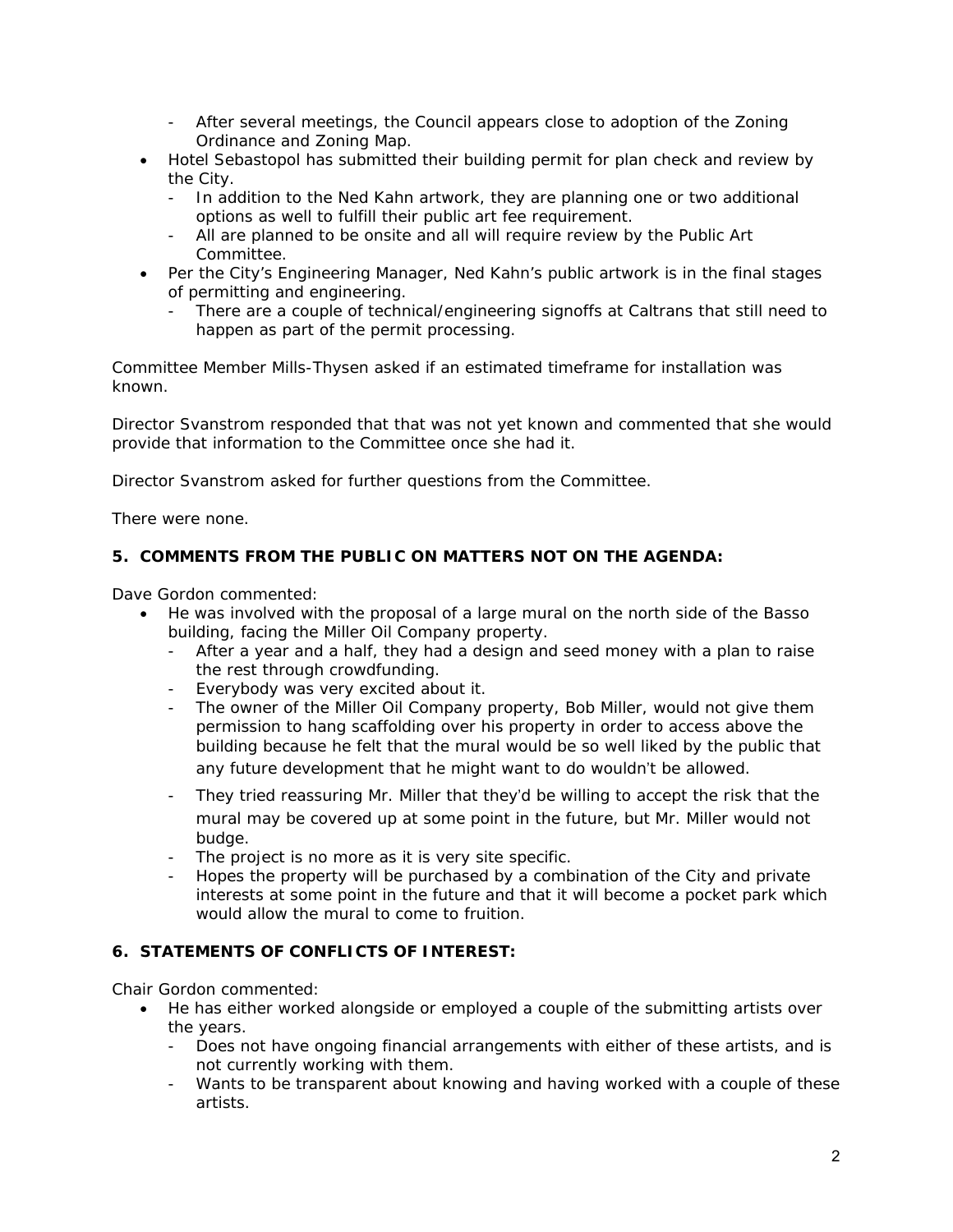- The artists he knows and has worked with are Eleanor Yates and Martha Wade.

Director Svanstrom explained what it means to have a conflict of interest, and when a committee member must recuse themselves.

- **7. CONSENT CALENDAR:** There were none.
- **8. REGULAR AGENDA:** There were none.

## **9. DISCUSSION ITEMS:**

- **A. DISCUSSION AND REVIEW OF SUBMITTED ARTIST PROPOSALS:** The City issued a Request for Proposals for a public art project with a submittal deadline of July 31, 2018. Twenty-one artists made submittals. The objective for this stage of the project is to narrow the group down to three artists, who would then be asked to make conceptual art proposals for the specific site.
	- **i.** Process
		- Member presentation of top 3-4 artists (5 minutes each Committee member) (25-30 minutes)
		- Group Discussion (15 minutes) Fill out Individual ranking sheet (15 minutes) Group Discussion and tabulation of overall rankings (45 minutes)
		- Determine selection of top 3 finalists, or creation of semi-finalist (5-10 artists) list for review at October 3 meeting if needed (5 minutes)
	- **ii.** Determine date for Finalist presentations to PAC and Public Presentation
		- Date proposed: November 14, 2018

Chair Gordon spoke on process.

Members of the Committee asked procedural questions.

Assistant Planner Morrison made procedural clarifications.

Vice Chair Vertz commented:

- Martha Wade:
	- Muralist,
	- Submittal completeness is a step below what she would have liked to see,
	- Likes the idea that the artist has presented,
	- Has good work history,
	- Confident in her ability to complete this artwork if selected,
	- She is a fantastic artist
- Nicole Ponsler:
	- Hummingbird and succulent mural,
	- Her concept is beautiful,
	- Has good work history,
	- Confident in her ability to complete this artwork if selected
- Linda Serrao:
	- Bronze sculptor,
	- Her proposal looks amazing,
	- Without knowing how far the artwork can project out, she would like to investigate the possibility of placing this artwork as proposed,
	- The artwork is gorgeous,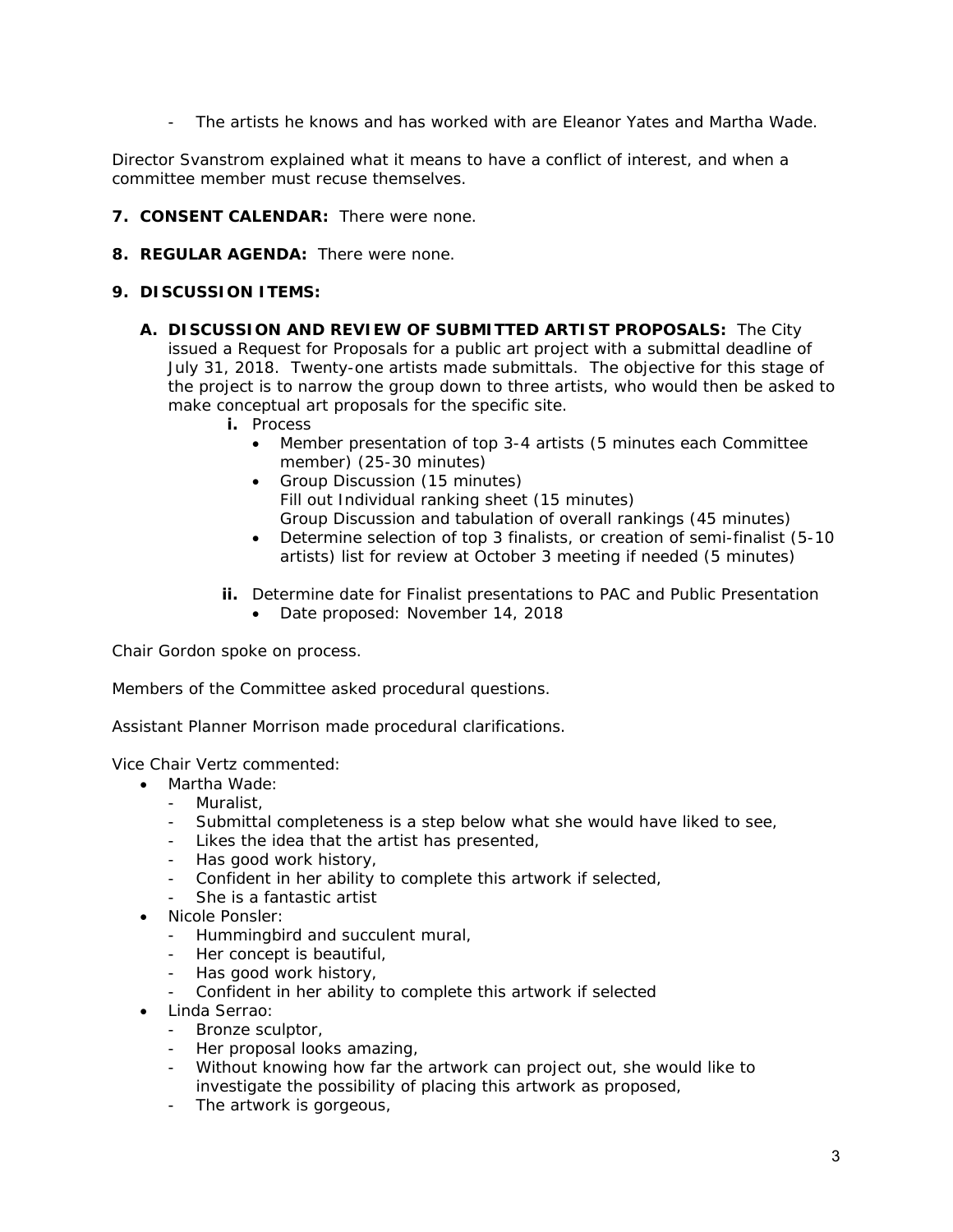- Beautiful work history,
- The proposal is unbelievable,
- Almost surprised that this can be done within the stated budget
- Roger Stoller:
	- Metal lace artwork,
	- Loves a lot of what was submitted,
	- Lacking a complete description of what his proposal would be,
	- Liked so many of his other artworks,
	- Could see this type of artwork working very well within the designated area,
	- This could be a positive option and is worth considering,
	- Reiterated that his description was too vague
- Joey Mason:
	- Likes artwork,
	- Description is too vague,
	- If in a Sebastopol context, she could see it being fantastic,
	- The proposal is incomplete,
	- The art is unique,
	- Likes the art

Committee Member Mills-Thysen commented:

- Some of her selections overlap with those of Vice Chair Vertz.
- In trying to visualize some of these on the wall itself, she was surprised to find that some of the flatter pieces didn't seem to work as well.
	- The wall needs something strong, with shape, that is big and will project out from the wall.
- Martha Wade:
	- One of two 1<sup>st</sup> choice selections,
	- Likes work,
	- The drawings do not make the artwork appear as strong as it might in reality,
	- Concerned with the figure being depicted as a white male,
	- Gender and ethnicity is significant and should be discussed,
	- Lovely drawing,
	- Lovely ideas,
	- A lot of her past work is very nice as well
- Linda Serrao:
	- Second of two 1<sup>st</sup> choice selections,
	- Likes sculpture,
	- Seems small, could be bigger,
	- Gender and ethnicity discussion as well,
	- Likes the idea,
	- The total budget came out to \$35,000 with lighting costs unknown,
	- California artist,
	- Likes most of her other work,
	- Likes the idea of relating to the library very strongly
- Roger Stoller:
	- One of two 2<sup>nd</sup> choice selections,
	- Metal lace artist,
	- Some of his past work was less strong than others,
	- Could see this type of art along the library wall,
	- Wouldn't have to worry about gender and ethnicity
- Michael McGinnis:
	- Second of two 2<sup>nd</sup> choice selections,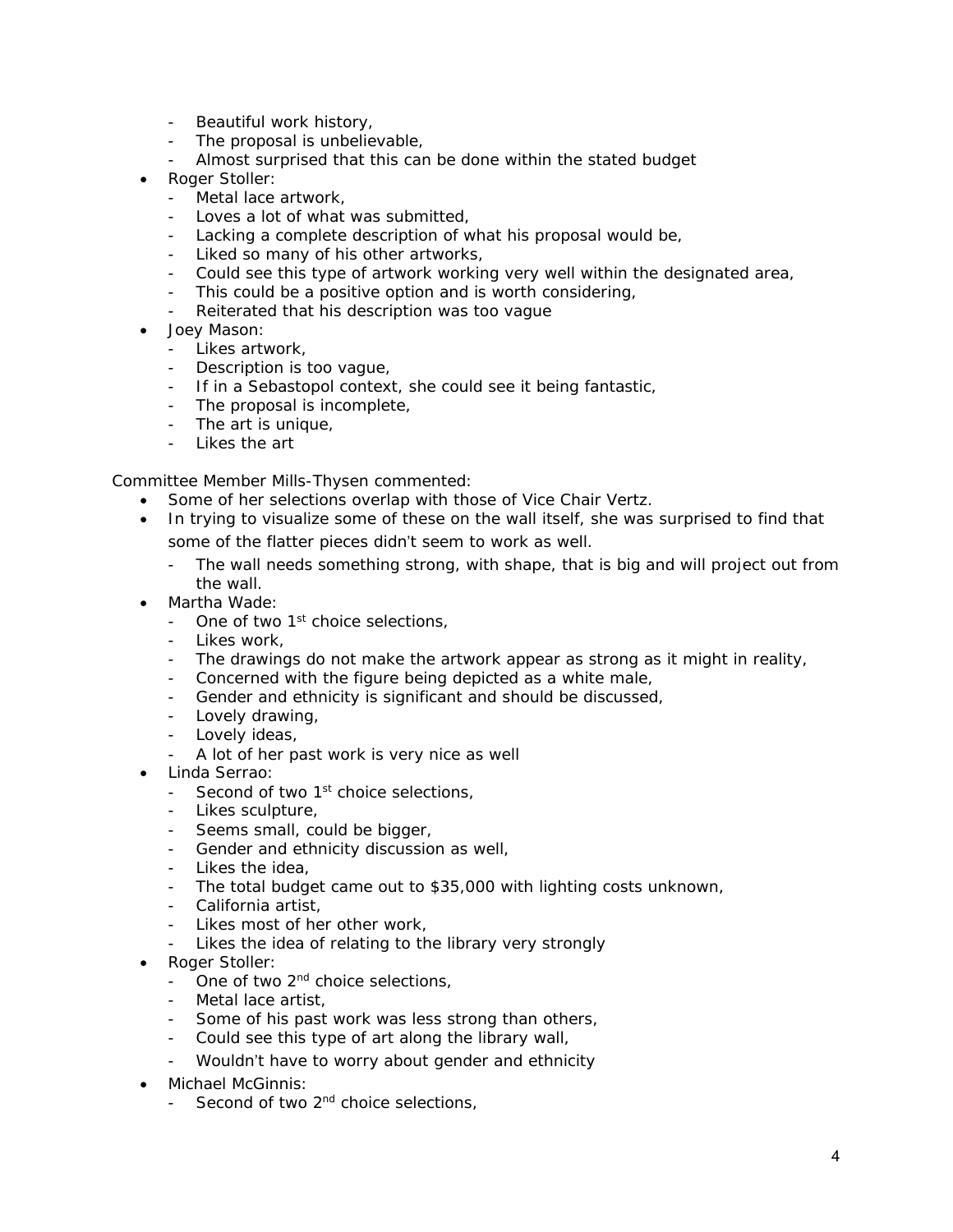- Likes past work,
- Proposal could be bigger, stronger
- Pretty much all of the artists said that they like to work collaboratively.
- The Committee has had past discussions on the type of input they can have.
- Nicole Ponsler:
	- 3<sup>rd</sup> choice.
	- Proposal is strong,
	- Proposal is a little frenetic,
	- Birds feel a little uncomfortable,
	- Some of her past work is more spaced and feels more comfortable

Committee Member Langberg commented:

- Martha Wade:
	- Strong in how it completely takes over the wall and pops out in front of it.<br>- Makes a grand statement which he appreciates
	- Makes a grand statement which he appreciates
- Linda Serrao:
	- Likes the strength of the artwork,
	- The proposal is dynamic
- Ann Perich:
	- Unique proposal,
	- Likes past work,
	- Likes repurposing cork,
	- If it becomes abstract enough, he finds the idea of this as a moving, undulating piece very interesting
- Rich Lanet:
	- Geometric configurations are interesting,
	- Proposal is somewhat unclear,
	- Seems small, could be bigger,
	- Could work well with the vertical fins of the board and batten siding of the wall,
	- This is an interesting sculptural approach
- Maxwell Carraher:
	- "Looking" is interesting,
	- Proposal is somewhat unclear in terms of its meaning,
	- This piece could make a very strong statement

Chair Gordon commented:

- Some of these are obvious standouts.
- His selections are in no particular order.
- Martha Wade:
	- Paints very well,
	- Her paintings are very colorful,
	- Her proposal could benefit from further development,
	- Reiterated that he has had a conflict of interest with this artist,
- Nicole Ponsler:
	- Very colorful,
	- Loves some of her past work,
	- There is a frenetic energy in all her paintings which he finds commendable and interesting,
	- Would be interested in seeing if this concept winds up being her final design,
	- We're lucky to have gotten this proposal
- Ann Perich:
	- Her work is really interesting,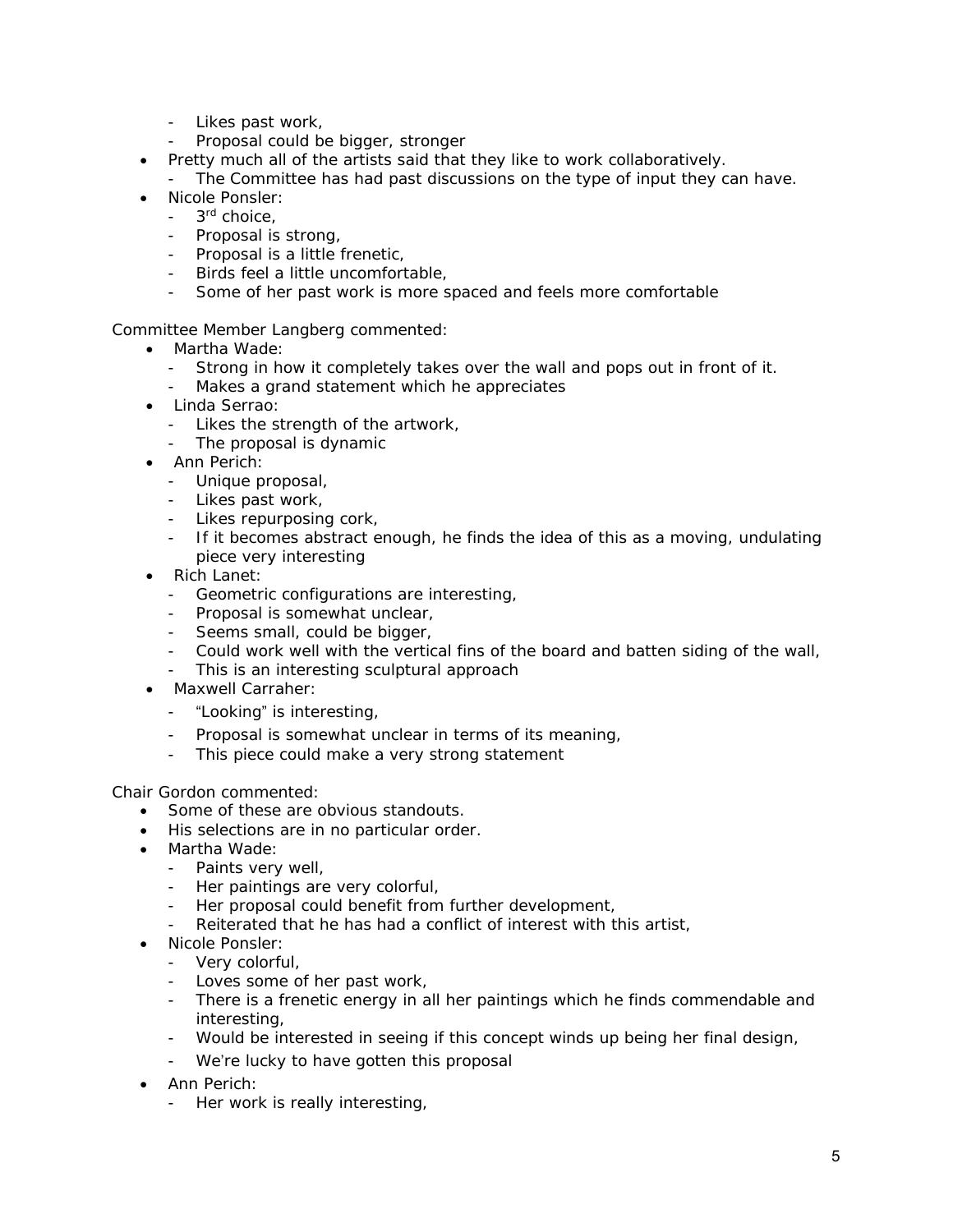- Concerned over longevity of cork,
- Interesting concept,
- Seagrass or kelp doesn't seem Sebastopol-centric,
- Very site specific,
- Would like to see further development of this proposal
- Noted that the Committee has the opportunity to select a top 4, rather than a top 3, if needed.
- Linda Serrao:
	- The bronze sculpture is really nice,
	- The artwork is site specific,
	- Likes the way people tend to interact with her work,
- Eleanor Yates and Terri Pasquini:
	- Likes artwork,
	- Unfortunate that they did not present anything eye-catching,
	- Reiterated that he has had a conflict of interest with these artists,
	- Glad they applied,
	- Expressed disappointment over their submittal
- Expressed being pleased to see that the Committee has found more than one proposal, out of 21, that they believe to be appropriate.

Committee Member Arnold commented:

- Michael McGinnis:
	- $-1$ <sup>st</sup> choice,
	- "Knot of Learning" is intellectually provocative,
	- Presentation is unfortunate,
	- Two existing large shrubs are not shown in the rendering although they would work with this piece,
	- Could be enlarged and/or elevated,
	- Very durable,
		- Thought provoking
- Nicole Ponsler:
	- One of two 2<sup>nd</sup> choice selections,
	- Tons of energy,
	- Would work large really well
- Linda Serrao:
	- Second of two 2<sup>nd</sup> choice selections,
	- Likes bronze sculpture,
	- Artwork is framed beautifully between the two existing shrubs,
	- Very durable
- Roger Stoller:
	- Metal lace,
	- Finding appropriate imagery would require some work,
	- Material and workmanship are quite good
- Ann Perich:
	- The proposed cork piece is very unique,
	- The fact that it will move and undulate is quite definite,
	- UV will be a factor as this is a south front facing wall,
	- Durability of the materials against the elements is an important consideration
- Likes a lot of what was submitted, skipped over a lot as well.

Assistant Planner Morrison summarized the Committee's feedback thus far.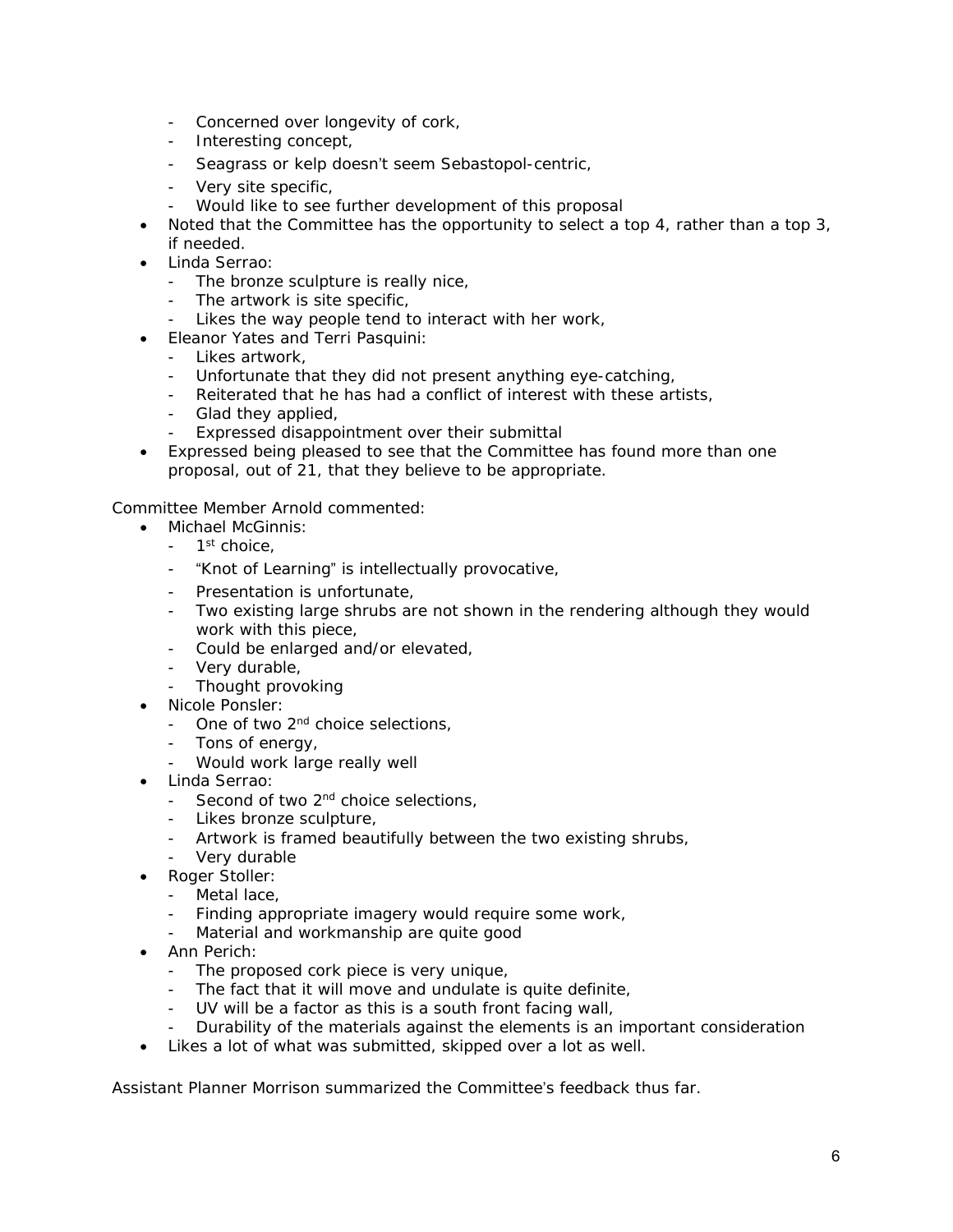Director Svanstrom and Assistant Planner Morrison spoke on process.

Chair Gordon asked for an additional round of Committee comments, either on their own selections, or on the selections of others.

Vice Chair Vertz commented:

- Joey Mason:
	- Willing to strike from the list due to the incompleteness of his submittal and the fact that as she was the only member to speak in support of him.
- Ann Perich:
	- Surprised about the support for this as she did not see cork as being long-lasting,
	- Could become a maintenance issue if/when it begins to fall apart,
	- The proposal itself is fascinating, and could be great,
	- The undulating quality of it could feel a lot like a Ned Kahn piece
- Maxwell Carraher:
	- Hard to know what piece the Committee is voting on,
	- The artwork is already in process,
	- The submittal is unclear

Board Member Langberg commented:

- Maxwell Carraher:
	- Agreed on it being somewhat unclear.

Vice Chair Vertz commented:

- Could be happy with any of these.
- Would love to have Martha Wade, Linda Serrao, and Nicole Ponsler come back as they appear to have received the most Committee support.

Committee Member Mills-Thysen commented:

- There are five that seem to stand out based on Committee member comments thus far.
- Ann Perich:
	- Expressed concerns over durability,
	- Agreed on it feeling too much like a Ned Kahn piece,
	- Vulnerable to vandalism,
	- Relevance to wine, not much else
- Suggested Martha Wade, Linda Serrao, Roger Stoller, Nicole Ponsler, and Michael McGinnis for further Committee discussion.
	- Of these, she considers Linda Serrao's to be the strongest.
- Maxwell Carraher was at the bottom for her.
- Found Rich Lanet's artwork to be too abstract and lacking connection.

Committee Member Langberg commented:

- The question on gender and ethnicity and how it's depicted is unavoidable.
	- The Committee needs to decide how it wants to address that.
- Maxwell Carraher:
	- Willing to strike from the list as his proposal is too unclear.
- Ann Perich:
	- Shares concerns on the durability of this proposal,
	- That may not need to be decided right now,
	- Further development could be a valid argument here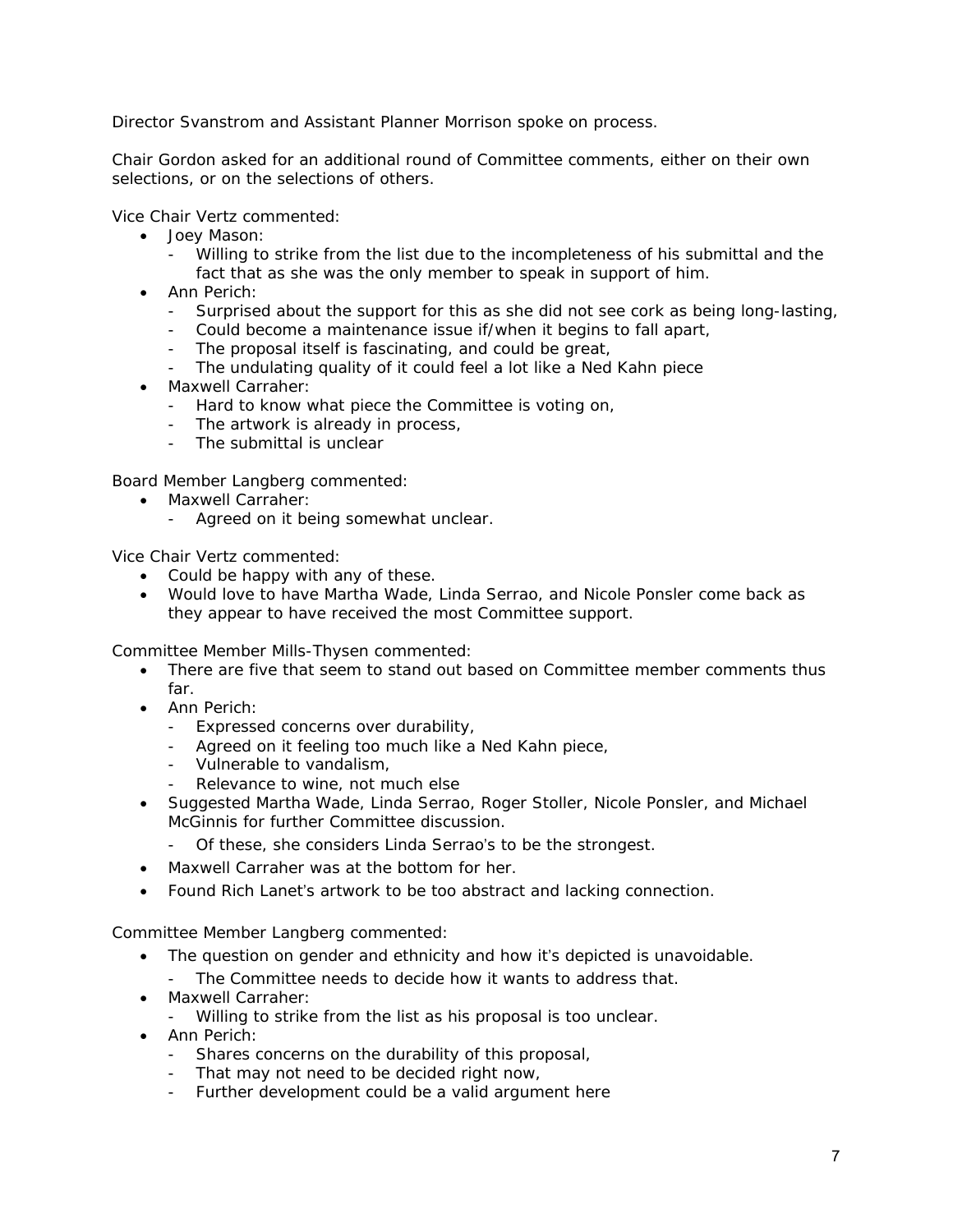Chair Gordon commented:

- Ann Perich:
	- Intrigued by this piece.
	- Agreed on it being a little similar to Ned Kahn's work.
- In terms of gender and ethnicity issues;
	- You'll never satisfy everybody,
	- Young children can be androgynous.
- Likes sculptures of children.
- Linda Serrao:
	- The artwork is tied to the function of the building,
	- Has some permanence,
	- Somewhat trite, a very safe choice,
	- An additional element that could take it to another level would be cool
- Likes to push limits a little.
- The Committee has plenty to move forward with.

Committee Member Arnold commented:

- His top three are Michael McGinnis, Nicole Ponsler, and Linda Serrao.
- In terms of durability all three are safe and good bets.

Chair Gordon commented:

- Did a mural for the Coddingtown Library 20+ years ago.
	- In terms of the submittals received, he expressed frustration and wished for more of a connection between the outside of the building to the inside.
- The Committee should understand that the amount of time an artist spends on a concept should not reflect what they might actually do if given the chance to bring it to the next level.
	- The Committee should allow for further development.

Hearing no further comments, Chair Gordon spoke on process.

Assistant Planner Morrison listed the artists that had been identified for ranking as follows:

- Rich Lanet
- Michael McGinnis
- Ann Perich
- Nicole Ponsler
- Linda Serrao
- Roger Stoller
- Martha Wade

Director Svanstrom and Assistant Planner Morrison spoke on process.

Assistant Planner Morrison handed out the ranking sheet.

The Committee completed the ranking sheets.

Director Svanstrom and Chair Gordon exited the meeting to confer.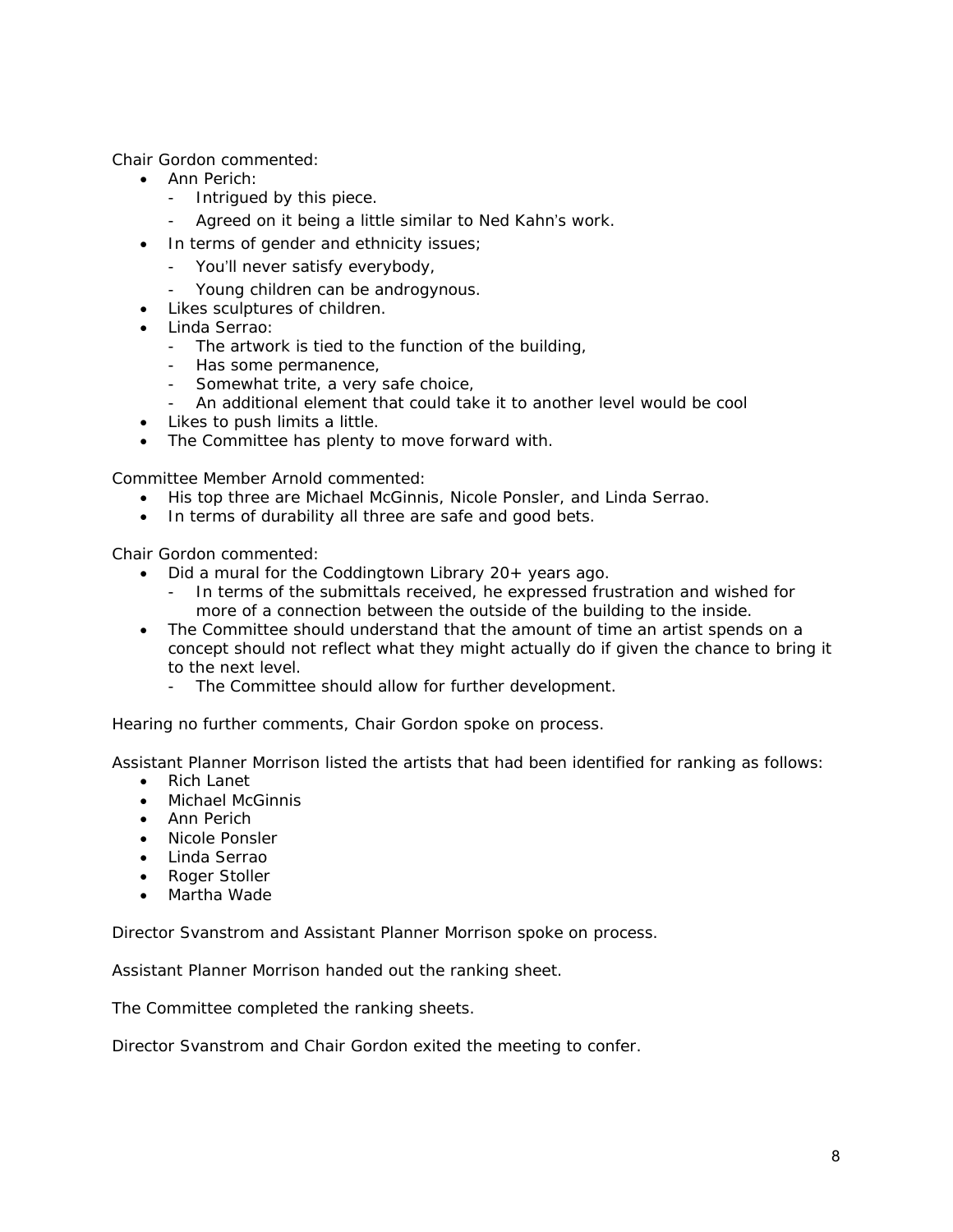After discussion and clarification from Director Svanstrom, Chair Gordon returned to the meeting and recused himself from the evaluation process as he realized he did have a current conflict of interest with one of the artists who submitted.

Chair Gordon left the meeting.

Vice Chair Vertz will now Chair the meeting.

Director Svanstrom spoke on process.

Committee Members read off their rankings.

Staff tallied the rankings.

The top two artists selected by the Committee were:

- Linda Serrao
- Nicole Ponsler

The Committee discussed Michael McGinnis and Roger Stoller.

Committee Member Langberg commented:

Roger Stoller should drop off the list as he did not provide a concept for the site.

Vice Chair Vertz commented:

- Concurred with Committee Member Langberg in that Roger Stoller's submittal was too vague, although she was fond of his work history and felt like his artwork could work for this site.
- Give the above, she chose Michael McGinnis over Roger Stoller.

Assistant Planner Morrison noted that the Committee has the opportunity to select a top 4, rather than a top 3, if needed.

Director Svanstrom commented that the goal should be to select a top 3 if they can.

Committee Member Mills-Thysen commented:

- Understands the points made by Committee Member Langberg and Vice Chair Vertz.
- In looking at the art, she prefers Roger Stoller's work more than Michael McGinnis'.

Vice Chair Vertz concurred with Committee Member Mills-Thysen.

Committee Member Arnold commented that Roger Stoller did not present anything specific.

Committee Member Langberg asked if the RFP called for the artists to submit a site-specific concept.

Committee Member Arnold commented:

- Wished the City had money for more.
- Roger Stoller's artwork is magnificent.
	- The other artists have jumped ahead of him through their submittals which gives him pause.